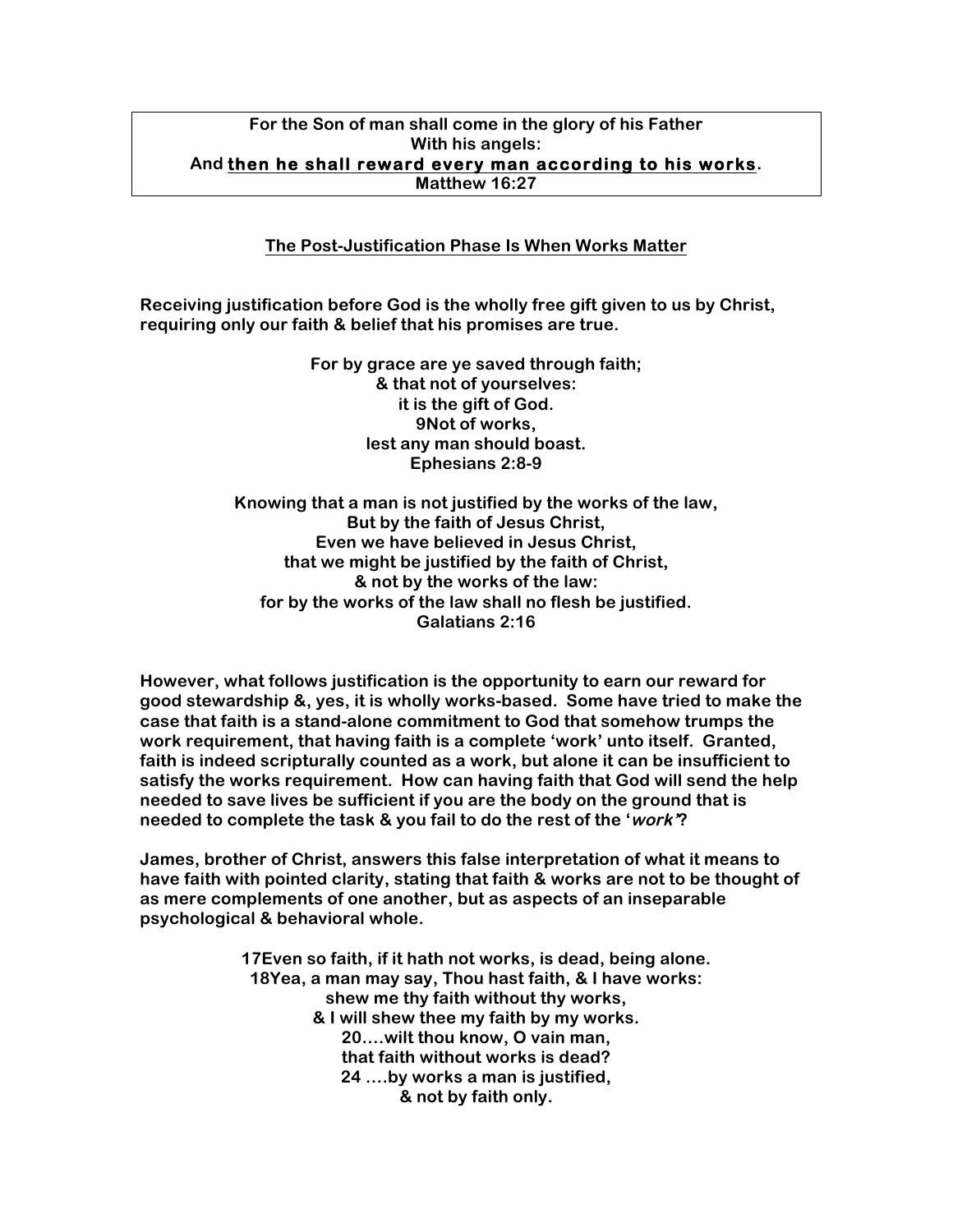**26For as the body without the spirit is dead, so faith without works is dead also. James 2: 17-18,20,24,26**

**Christ himself was no-nonsense about the works requirement.**

**This is the story about the 3 stewards:**

**….A certain nobleman went into a far country to receive for himself a kingdom, & to return And he called his ten servants, & delivered them ten pounds, & said, Occupy till I come. 15And it came to pass, that when he was returned, having received the kingdom, then he commanded these servants to be called unto him, to whom he had given the money that he might know how much every man had gained by trading. 16Then came the first, saying, Lord, thy pound hat gained ten pounds. 17And he said unto him, Well, thou good servant: because thou hast been faithful in a very little, have thou authority over ten cities. 18And the second came, saying, Lord, thy pound hath gained five pounds. 19And he said likewise to him, Be thou also over five cities. 20And another came, saying, Lord, behold, here is thy pound, which I have kept laid up in a napkin: 21For I feared thee, because thou are an austere man: thou takest up that thou layedst not down, & reapest that thou didst not sow. 22And he saith unto him, Out of thine own mouth will I judge thee, thou wicked servant. Thou knewest that I was an austere man, taking up that I laid not down, & reaping that I did not sow: 23Wherefore then gavest not thou my money into the bank, that at my coming I might have required mine own with usury? 24And he said unto them that stood by, Take from him the pound, & give it to him that hath ten pounds. 26For I say unto you, 26That unto every one which hath shall be given;**